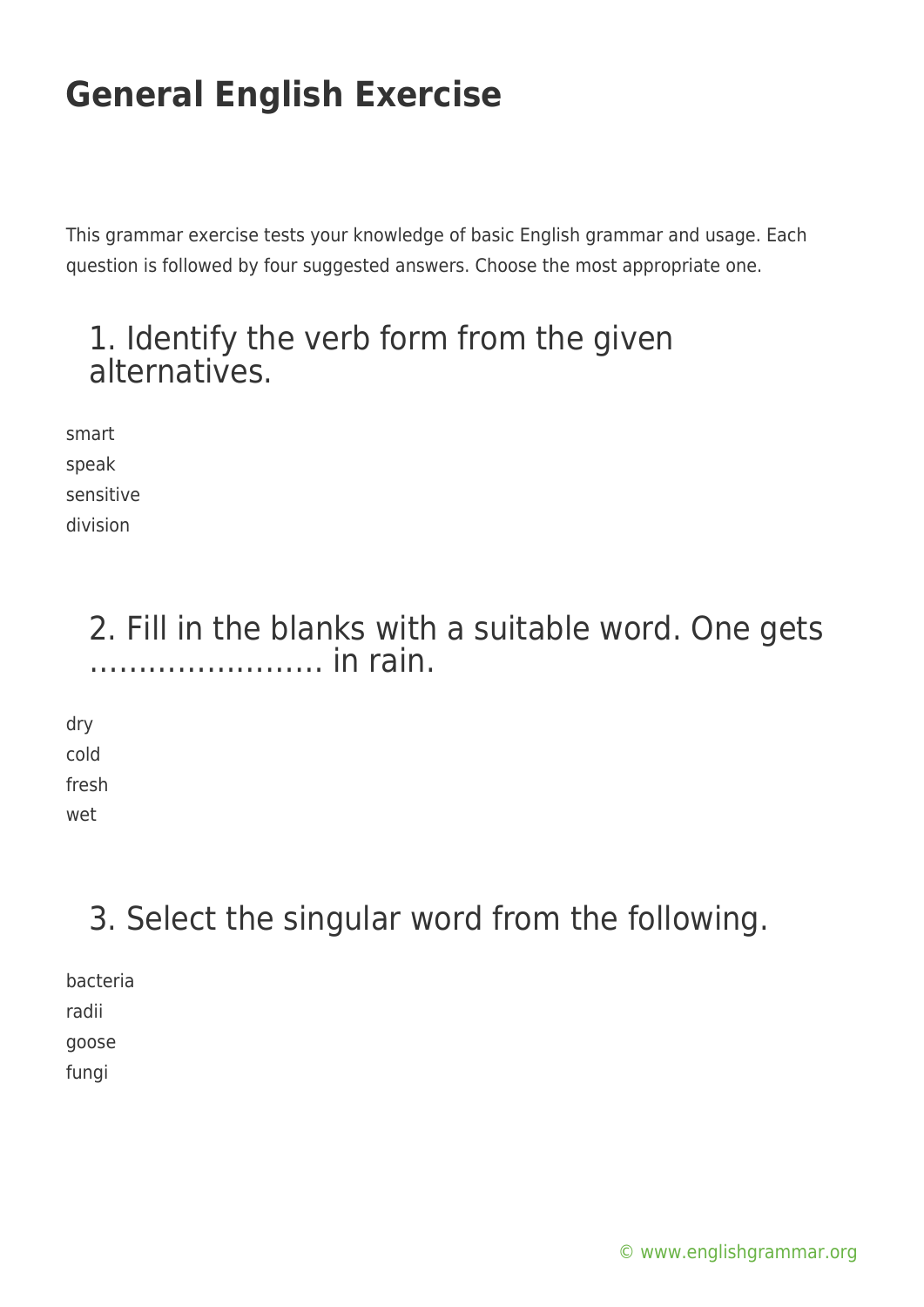4. Read the following sentence and find out the noun form from the given alternatives. My car broke down on the way.

car broke down my

> 5. Complete the following sentence. He ………………….. very fast.

drive drives

## 6. Identify the adjective from the following sentence. Susie writes beautiful poems.

Susie writes beautiful

## 7. Complete the following sentence. I want to come with …………………..

he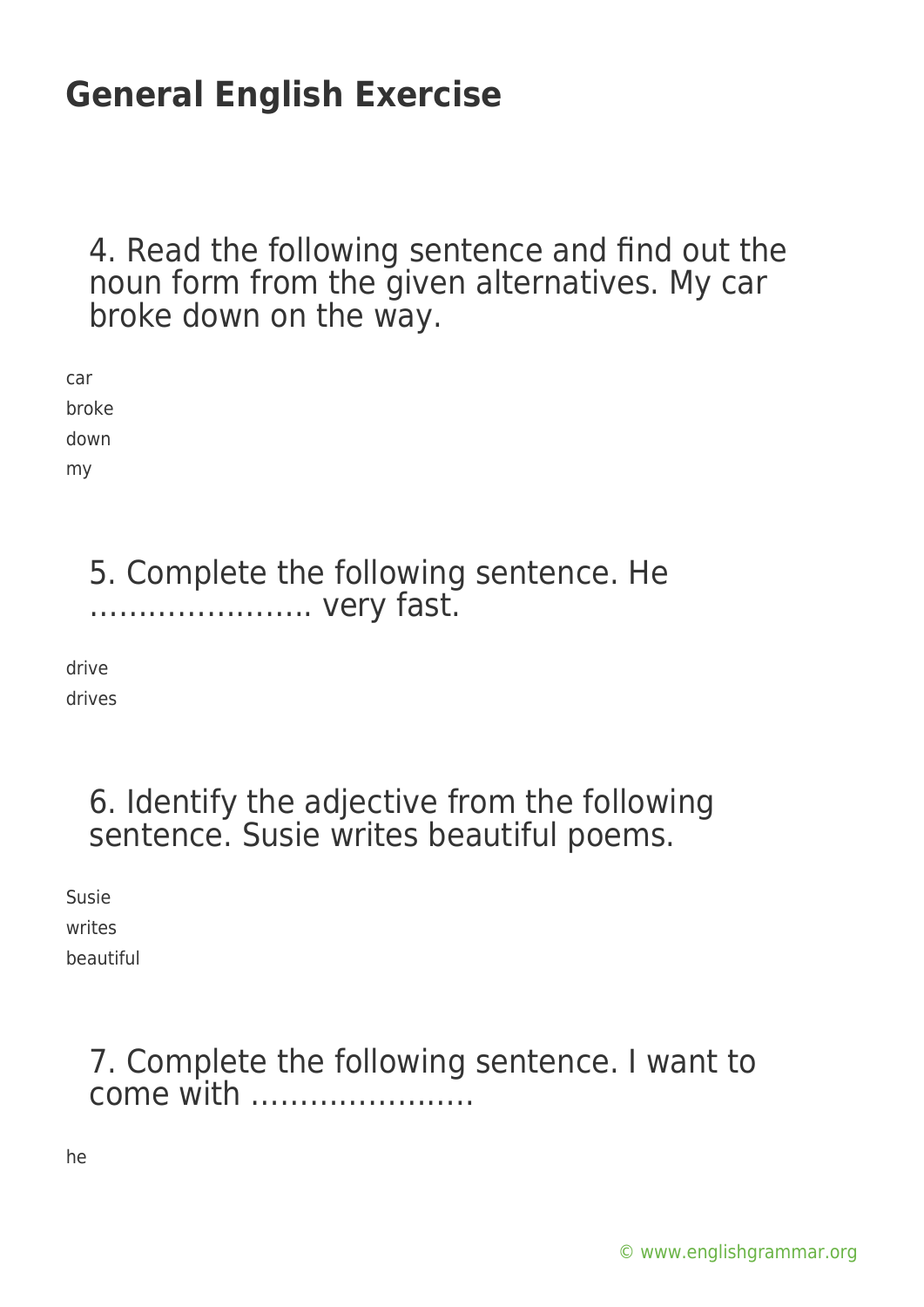she they you

> 8. Complete the following sentence. My dad …………………coming from Delhi tomorrow.

is are were

### 9. Identify the punctuation mark (;) in the sentence. Some men are born great; some achieve greatness; others have greatness thrust upon them.

colon semicolon hyphen inverted comma

> 10. Identify the plural form from the options given below.

lice louse